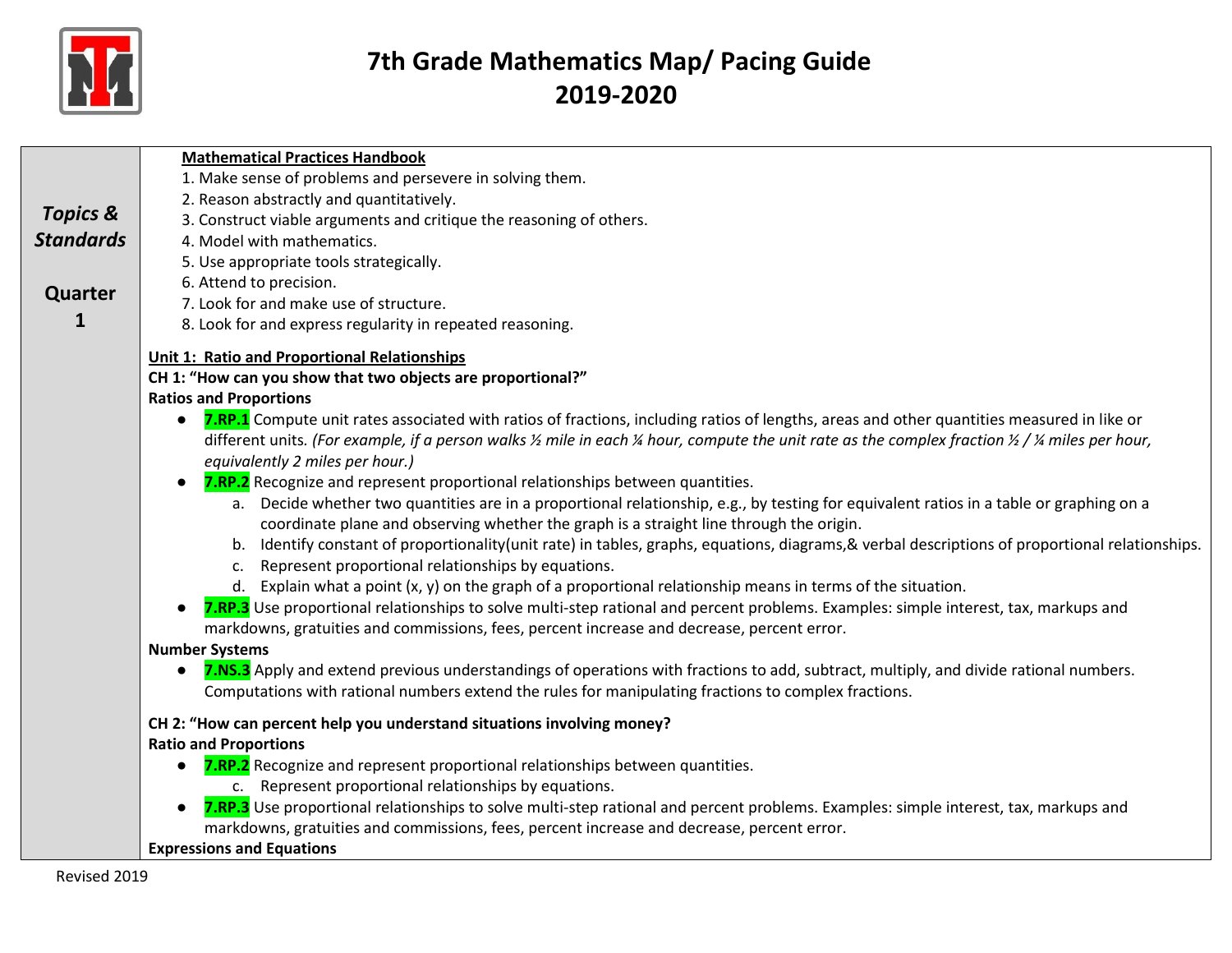

● **7.EE.2** Use properties of operations to generate equivalent expressions.

● **7.EE.3** Solve multi-step real-life and mathematical problems posed with positive and negative rational numbers in any form (whole numbers, fractions, and decimals), using tools strategically. Apply properties of operations to calculate with numbers in any form; convert between forms as appropriate; and assess the reasonableness of answers using mental computation and estimation strategies.

#### **SPIRAL REVIEW**

#### ● **Aleks Software:**

○ Tier 1 and 2 students should be accessing Aleks at least 2 hours or 10 topics per week. Tier 3 students should be accessing Aleks at least 3 hours or 15 topics per week. This allows students to spiral content throughout the year.

#### **MAJOR SUPPORTING ADDITIONAL**

Students should spend the majority of learning on the major work of the grade level; which should account for at least 65% of the academic year (Achieve the core, n.d.)**. Major content should be emphasized via a greater number of days of instruction, depth and mastery.**

| <b>Assessment</b>                                                                                                                                                                                                                                                                                                                                                                                      | <b>Resources</b>                                                                                                                                                                                                                                                                                                                                                                                                                                                                                                                | <b>Key Concept tools &amp; practices for</b>                                                                                                                                                                                                                                                                                                                                                                                                          |
|--------------------------------------------------------------------------------------------------------------------------------------------------------------------------------------------------------------------------------------------------------------------------------------------------------------------------------------------------------------------------------------------------------|---------------------------------------------------------------------------------------------------------------------------------------------------------------------------------------------------------------------------------------------------------------------------------------------------------------------------------------------------------------------------------------------------------------------------------------------------------------------------------------------------------------------------------|-------------------------------------------------------------------------------------------------------------------------------------------------------------------------------------------------------------------------------------------------------------------------------------------------------------------------------------------------------------------------------------------------------------------------------------------------------|
| (Evidence)                                                                                                                                                                                                                                                                                                                                                                                             | (Curriculum & Textbook)                                                                                                                                                                                                                                                                                                                                                                                                                                                                                                         | <b>Differentiation</b>                                                                                                                                                                                                                                                                                                                                                                                                                                |
| <b>Formative &amp; Summative Assessments</b><br>4-7 tasks that reach DOK 3-4<br>At least (1) GRASPS per quarter &<br>Illuminate weekly                                                                                                                                                                                                                                                                 | McGraw-Hill Glencoe, Course 2<br><b>Mathematical Practices (1 week)</b><br>6th Grade Review: Long Division, Plotting points<br>$\bullet$<br>on a Coordinate plane                                                                                                                                                                                                                                                                                                                                                               | Meaning Making Resources Embedded<br>within each Lesson:<br>Bell work/lesson openers/notebook<br>add-ins<br>worked examples                                                                                                                                                                                                                                                                                                                           |
| <b>MGraw-Hill Glencoe Assessment Resources</b><br>(Formative, Pre/Post, and Summative):<br><b>Quick Checks</b><br><b>Spiral Reviews</b><br>Chapter Quizzes and Tests & Mid-chapter<br>Review<br>Aleks Software- *Tier 1 and 2 students<br>should be accessing Aleks at least 2 hours<br>or 10 topics per week. Tier 3 students<br>should be accessing Aleks at least 3 hours<br>or 15 topics per week. | <b>CHAPTER 1: Ratio and Proportional Reasoning</b><br>Lessons 1-9 (4 weeks)<br><b>Inquiry labs and projects</b><br>Unit Rate<br>$\bullet$<br>P.S.I: The 4-step plan<br>$\bullet$<br>Proportional/Non-proportional Relationships<br>$\bullet$<br>Rate of Change<br>$\bullet$<br>21st Century: Engineering<br>$\bullet$<br><b>CHAPTER 2 Percent - Lessons 1-8 (4 weeks)</b><br>Inquiry labs and projects<br>Percent<br>Percent of Change<br>$\bullet$<br>P.S.I: Reasonable/Unreasonable Answers<br>$\bullet$<br>Compound Interest | pre-written student methods<br>error analysis<br>sorting activities/flash cards/unit rate<br>Gizmos introduction<br>Number sense (multiplication,<br>division, fractional, part to whole)<br><b>Discuss to Understand</b><br>Think for Yourself<br>Work with Your Partner<br>OH.Math.7.RP.1(Gizmos)<br><b>Beam to Moon (Ratios and Proportions)</b><br><b>Household Energy Usage</b><br><b>Road Trip (Problem Solving)</b><br><b>Unit Conversions</b> |
|                                                                                                                                                                                                                                                                                                                                                                                                        | 21st Century: Video Game Design<br>$\bullet$<br>Unit: Travel Expert                                                                                                                                                                                                                                                                                                                                                                                                                                                             | <b>Direct and Inverse Variation</b><br><b>Estimating Population Size</b>                                                                                                                                                                                                                                                                                                                                                                              |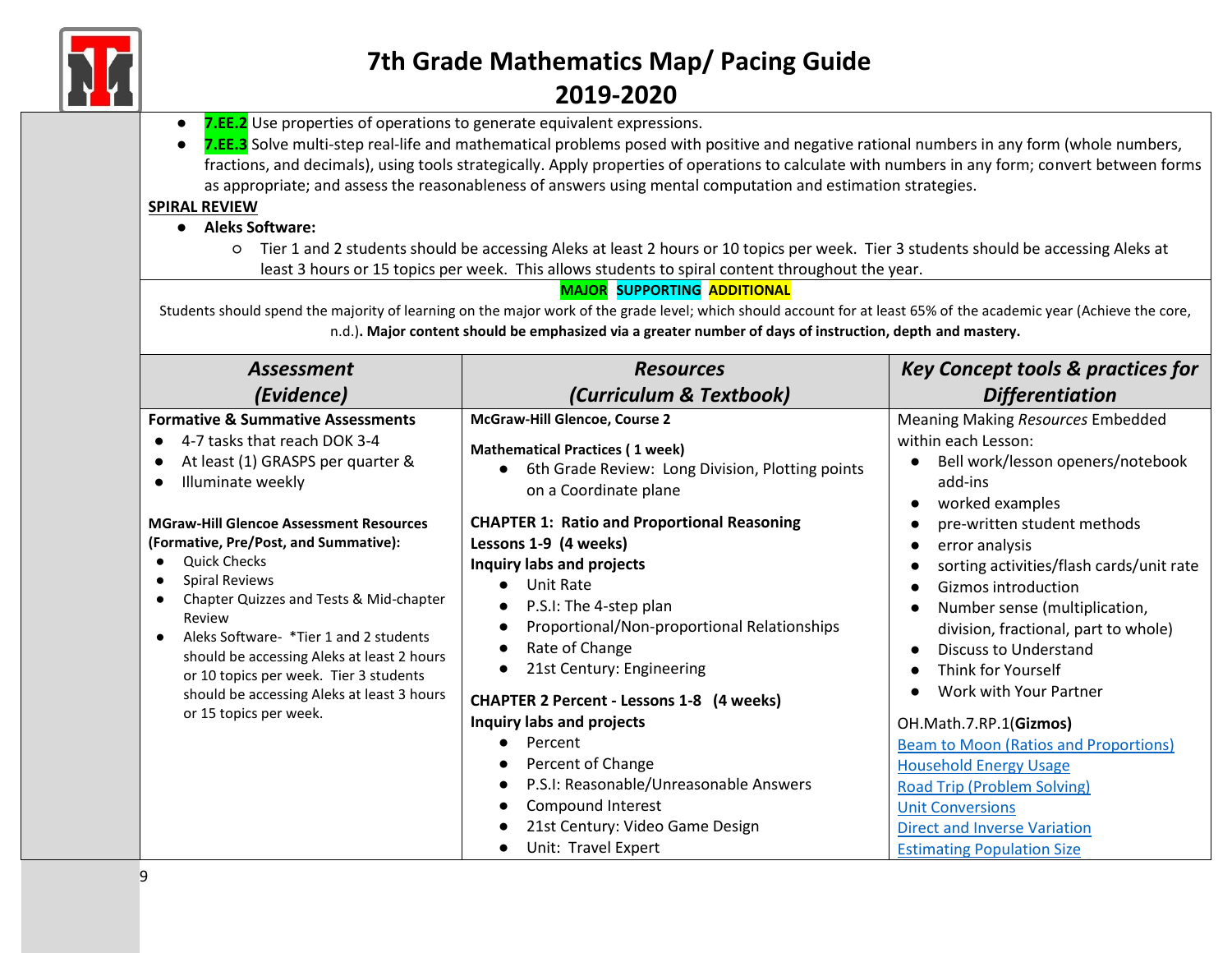

|                  |                                                                                                                                                                                                                                                                                    | *Financial Literacy should be incorporated after CH 2<br>www.NEA.org (Resources for teaching Financial Literacy)<br>www.practicalmoneyskills.com<br>www.aeseducation.com | <b>Geometric Probability</b><br>Part-to-part and Part-to-whole Ratios<br><b>Percents and Proportions</b><br><b>Proportions and Common Multipliers</b> |
|------------------|------------------------------------------------------------------------------------------------------------------------------------------------------------------------------------------------------------------------------------------------------------------------------------|--------------------------------------------------------------------------------------------------------------------------------------------------------------------------|-------------------------------------------------------------------------------------------------------------------------------------------------------|
| Topic &          | <b>Unit 2 The Number System</b>                                                                                                                                                                                                                                                    |                                                                                                                                                                          |                                                                                                                                                       |
|                  | CH 3: "What happens when you add, subtract, multiply, and divide integers?"                                                                                                                                                                                                        |                                                                                                                                                                          |                                                                                                                                                       |
| <b>Standard</b>  | <b>Number Systems</b>                                                                                                                                                                                                                                                              |                                                                                                                                                                          |                                                                                                                                                       |
|                  |                                                                                                                                                                                                                                                                                    | 7.NS.1 Apply and extend previous understandings of addition and subtraction to add and subtract rational numbers; represent addition and                                 |                                                                                                                                                       |
|                  | subtraction on a horizontal or vertical number line diagram.                                                                                                                                                                                                                       |                                                                                                                                                                          |                                                                                                                                                       |
|                  |                                                                                                                                                                                                                                                                                    | a. Describe situations in which opposite quantities combine to make 0.                                                                                                   |                                                                                                                                                       |
|                  | b.                                                                                                                                                                                                                                                                                 | Understand $p + q$ as the number located a distance $ q $ from p, in the positive or negative direction depending on whether q is positive                               |                                                                                                                                                       |
| <b>Quarter 2</b> |                                                                                                                                                                                                                                                                                    | or negative. Show that a number and its opposite have a sum of 0 (are additive inverses). Interpret sums of rational numbers by                                          |                                                                                                                                                       |
|                  | describing real-world contexts.                                                                                                                                                                                                                                                    |                                                                                                                                                                          |                                                                                                                                                       |
|                  | Understand subtraction of rational numbers as adding the additive inverse, $p-q = p + (-q)$ . Show that the distance between two rational<br>$c_{\cdot}$<br>numbers on the number line is the absolute value of their difference, and apply this principle in real-world contexts. |                                                                                                                                                                          |                                                                                                                                                       |
|                  | d. Apply properties of operations as strategies to add and subtract rational numbers.                                                                                                                                                                                              |                                                                                                                                                                          |                                                                                                                                                       |
|                  |                                                                                                                                                                                                                                                                                    | 7.NS.2 Apply and extend previous understandings of operations with fractions to add, subtract, multiply and divide rationalnumbers.                                      |                                                                                                                                                       |
|                  | a. Understand that multiplication is extended from fractions to rational numbers by requiring that operations continue to satisfy the                                                                                                                                              |                                                                                                                                                                          |                                                                                                                                                       |
|                  | properties of operations, particularly the distributive property, leading to products such as $(-1)$ $(-1)$ = 1 and the rules for multiplying                                                                                                                                      |                                                                                                                                                                          |                                                                                                                                                       |
|                  |                                                                                                                                                                                                                                                                                    | signed numbers. Interpret products of rational numbers by describing real-world contexts.                                                                                |                                                                                                                                                       |
|                  |                                                                                                                                                                                                                                                                                    | b. Understand that integers can be divided, provided that the divisor is not zero, and every quotient of integers (with non-zero divisor) is a                           |                                                                                                                                                       |
|                  |                                                                                                                                                                                                                                                                                    | rational number. If p and q are integers, then $-(p/q) = (-p)/q = p/(-q)$ . Interpret quotients of rational numbers by describing real-world                             |                                                                                                                                                       |
|                  | contexts.                                                                                                                                                                                                                                                                          | c. Apply properties of operations as strategies to multiply and divide rational numbers.                                                                                 |                                                                                                                                                       |
|                  |                                                                                                                                                                                                                                                                                    | 7.NS.3 Solve real-world and mathematical problems involving the four operations with rational numbers. Computations with rational numbers                                |                                                                                                                                                       |
|                  | extend the rules for manipulating fractions to complex fractions.                                                                                                                                                                                                                  |                                                                                                                                                                          |                                                                                                                                                       |
|                  | <b>Expressions and Equations</b>                                                                                                                                                                                                                                                   |                                                                                                                                                                          |                                                                                                                                                       |
|                  |                                                                                                                                                                                                                                                                                    | 7.EE.3 Solve multi-step real-life and mathematical problems posed with positive and negative rational numbers in any form (whole numbers,                                |                                                                                                                                                       |
|                  |                                                                                                                                                                                                                                                                                    | fractions, and decimals), using tools strategically. Apply properties of operations to calculate with numbers in any form; convert between forms                         |                                                                                                                                                       |
|                  |                                                                                                                                                                                                                                                                                    | as appropriate; and assess the reasonableness of answers using mental computation and estimation strategies.                                                             |                                                                                                                                                       |
|                  | CH 4: "What happens when you add, divide, multiply, and subtract fractions?"                                                                                                                                                                                                       |                                                                                                                                                                          |                                                                                                                                                       |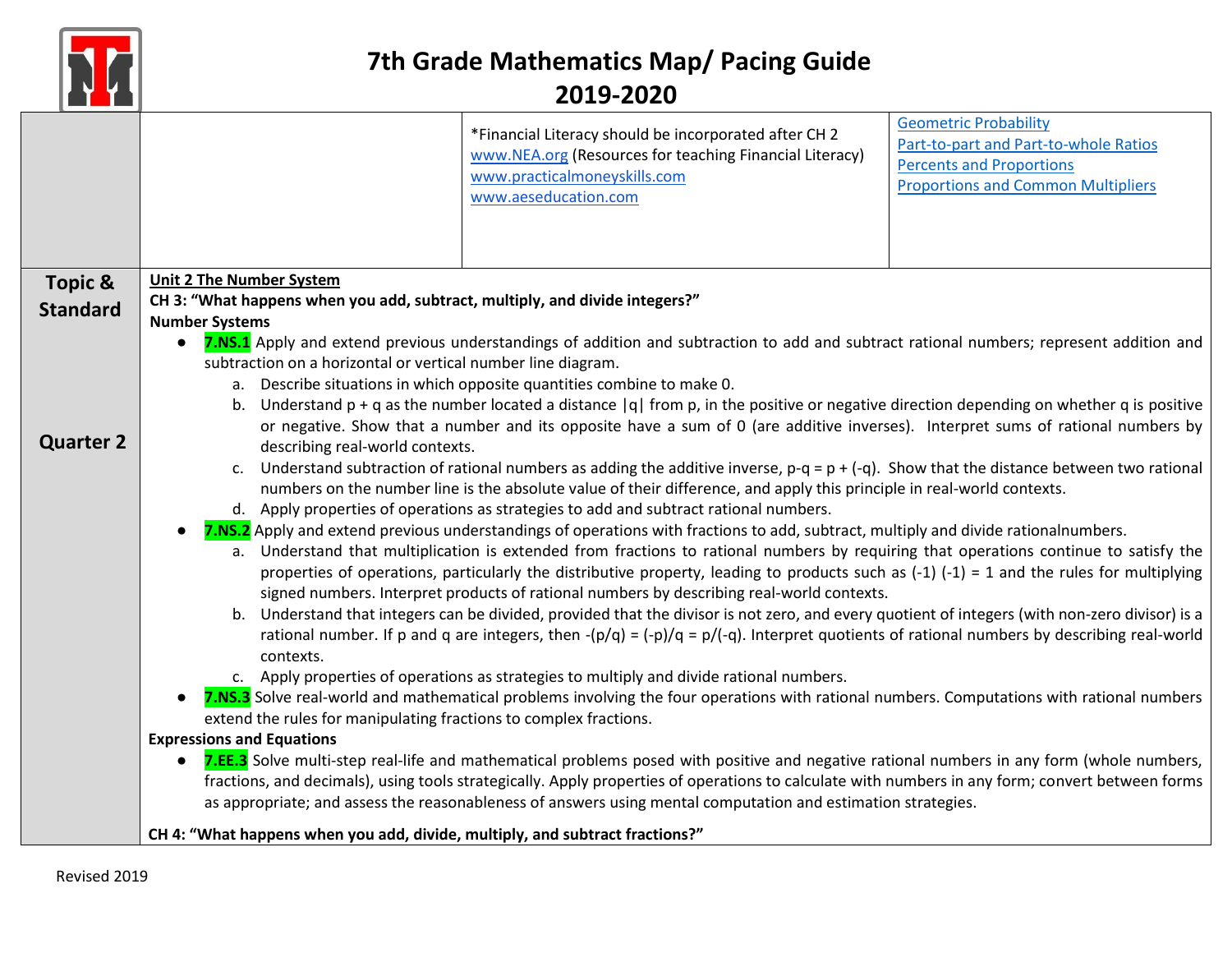

#### **Number Systems**

- **7.NS.1** Apply and extend previous understandings of addition and subtraction to add and subtract rational numbers; represent addition and subtraction on a horizontal or vertical number line diagram.
	- a. Understand  $p + q$  as the number located a distance  $|q|$  from p, in the positive or negative direction depending on whether q is positive or negative. Show that a number and its opposite have a sum of 0 (are additive inverses). Interpret sums of rational numbers by describing real-world contexts.
	- b. Understand subtraction of rational numbers as adding the additive inverse,  $p-q = p + (-q)$ . Show that the distance between two rational numbers on the number line is the absolute value of their difference, and apply this principle in real-world contexts.
	- c. Apply properties of operations as strategies to add and subtract rational numbers.
- **7.NS.2** Apply and extend previous understandings of operations with fractions to add, subtract, multiply and divide rational numbers.
	- a. Understand that multiplication is extended from fractions to rational numbers by requiring that operations continue to satisfy the properties of operations, particularly the distributive property, leading to products such as  $(-1)$   $(-1)$  = 1 and the rules for multiplying signed numbers. Interpret products of rational numbers by describing real-world contexts.
	- b. Understand that integers can be divided, provided that the divisor is not zero, and every quotient of integers (with non-zero divisor) is a rational number. If p and q are integers, then  $-(p/q) = (-p)/q = p/(-q)$ . Interpret quotients of rational numbers by describing real-world contexts.
	- c. Apply properties of operations as strategies to multiply and divide rational numbers.
	- d. Convert a rational number to a decimal using long division; know that the decimal form of a rational number terminates in 0s or eventually repeats.
- **7.NS.3** Solve real-world and mathematical problems involving the four operations with rational numbers. Computations with rational numbers extend the rules for manipulating fractions to complex fractions.

#### **Ratio and Proportions**

● **7.RP.3** Use proportional relationships to solve multistep ratio and percent problems.

#### **Expressions and Equations**

● **7.EE.3** Solve multi-step real-life and mathematical problems posed with positive and negative rational numbers in any form (whole numbers, fractions, and decimals), using tools strategically. Apply properties of operations to calculate with numbers in any form; convert between forms as appropriate; and assess the reasonableness of answers using mental computation and estimation strategies.

#### **Unit 3 Expressions and Equations**

#### **CH 5: "How can you use numbers and symbols to represent mathematical ideas?"**

#### **Expressions and Equations**

- **7.EE.1** Apply properties of operations as strategies to add, subtract, factor, and expand linear expressions with rational coefficients.
- **7.EE.2** In a problem context, understand that rewriting an expression in an equivalent form can reveal and explain properties of the quantities represented by the expression and can reveal how those quantities are related.

#### **Number System**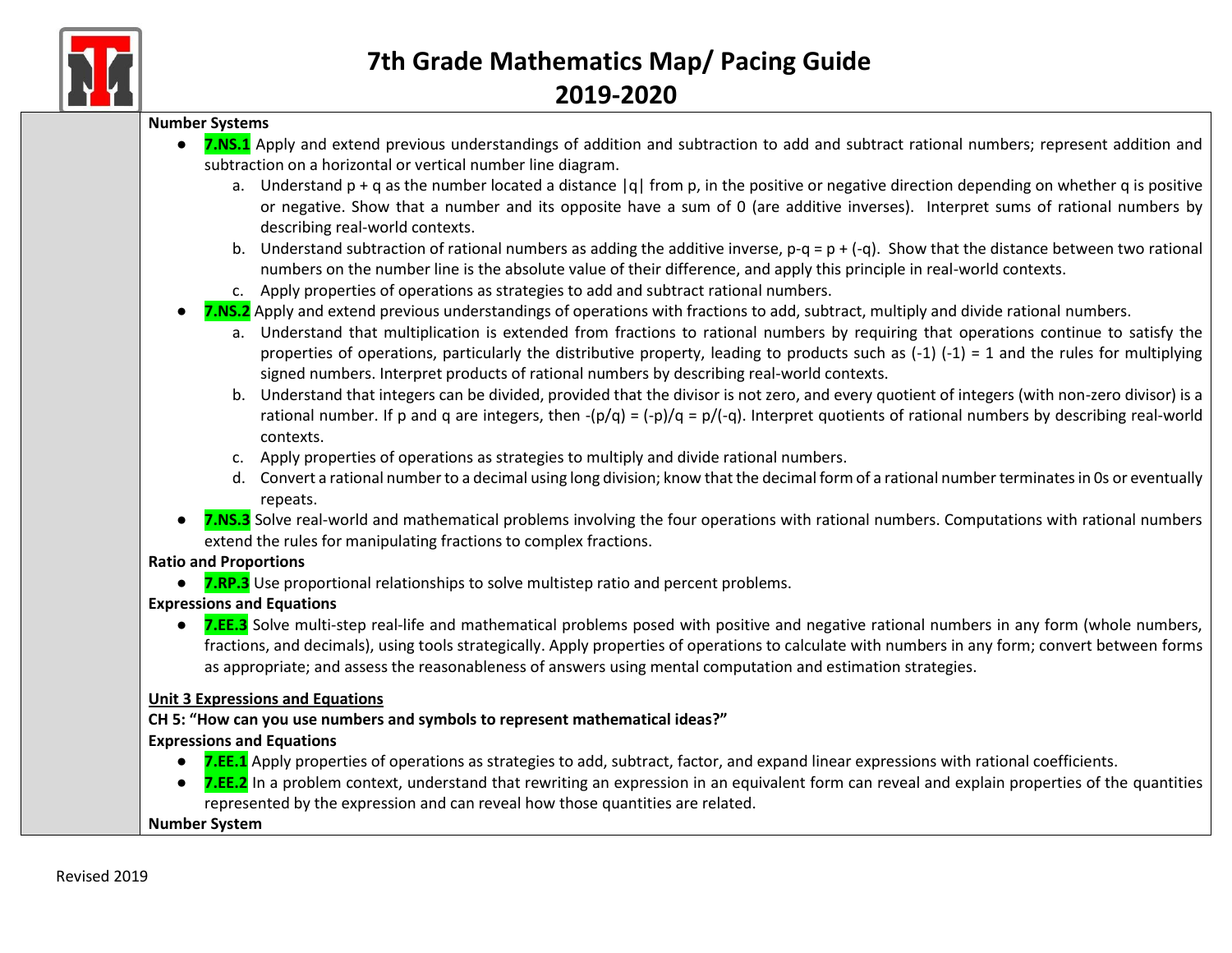|                                       | 7th Grade Mathematics Map/ Pacing Guide                                                                                                                                                                                                                                                                               |                                                      |                                                 |  |
|---------------------------------------|-----------------------------------------------------------------------------------------------------------------------------------------------------------------------------------------------------------------------------------------------------------------------------------------------------------------------|------------------------------------------------------|-------------------------------------------------|--|
|                                       | 2019-2020<br>7.NS.3 Solve real-world and mathematical problems involving the four operations with rational numbers. Computations with rational numbers<br>$\bullet$<br>extend the rules for manipulating fractions to complex fractions.                                                                              |                                                      |                                                 |  |
|                                       | <b>SPIRAL REVIEW</b><br><b>Aleks Software:</b><br>O Tier 1 and 2 students should be accessing Aleks at least 2 hours or 10 topics per week. Tier 3 students should be accessing Aleks at<br>least 3 hours or 15 topics per week. This allows students to spiral content throughout the year.                          |                                                      |                                                 |  |
| <b>Topic &amp;</b><br><b>Standard</b> | <b>MAJOR SUPPORTING ADDITIONAL</b><br>Students should spend the majority of learning on the major work of the grade level; which should account for at least 65% of the academic year (Achieve the core,<br>n.d.). Major content should be emphasized via a greater number of days of instruction, depth and mastery. |                                                      |                                                 |  |
|                                       | <b>Assessment</b>                                                                                                                                                                                                                                                                                                     | <b>Resources</b>                                     | <b>Concept Tools &amp; Practices for</b>        |  |
|                                       | (Evidence)                                                                                                                                                                                                                                                                                                            | (Curriculum /Textbook)                               | <b>Differentiation</b>                          |  |
|                                       | <b>Formative &amp; Summative Assessments</b>                                                                                                                                                                                                                                                                          | McGraw-Hill Glencoe, Course 2                        | OH.Math.7.NS.1a:                                |  |
|                                       | 4-7 tasks that reach DOK 3-4                                                                                                                                                                                                                                                                                          | *CH 2 may continue into Qtr. 2                       | <b>Adding and Subtracting Integers</b>          |  |
| <b>Quarter 2</b>                      | At least (1) GRASPS per quarter                                                                                                                                                                                                                                                                                       |                                                      | <b>Integers, Opposites, and Absolute Values</b> |  |
|                                       | Illuminate weekly                                                                                                                                                                                                                                                                                                     | <b>CHAPTER 3 Integers - Lessons 1-5 (3 weeks)</b>    | Rational Numbers, Opposites, and Absolute       |  |
|                                       |                                                                                                                                                                                                                                                                                                                       | Inquiry labs and projects                            | <b>Values</b>                                   |  |
|                                       | <b>McGraw-Hill Glencoe Assessment</b>                                                                                                                                                                                                                                                                                 | Integers: Add, Subtract, Multiply, Division          | <b>Adding on the Number Line</b>                |  |
|                                       | <b>Resources (Formative, Pre/Post, and</b>                                                                                                                                                                                                                                                                            | Absolute Value<br>$\bullet$                          | <b>Improper Fractions and Mixed Numbers</b>     |  |
|                                       | Summative):                                                                                                                                                                                                                                                                                                           | P.S.I: Look for a Pattern                            | <b>Simplifying Algebraic Expressions I</b>      |  |
|                                       | <b>Quick Checks</b><br>$\bullet$                                                                                                                                                                                                                                                                                      | Properties                                           | <b>Sums and Differences with Decimals</b>       |  |
|                                       | <b>Spiral Reviews</b><br>$\bullet$                                                                                                                                                                                                                                                                                    | 21st Century: Astronomy<br>$\bullet$                 | OH.Math.7.NS.2c:                                |  |
|                                       | Chapter Quizzes and Tests & Mid-<br>$\bullet$                                                                                                                                                                                                                                                                         |                                                      | <b>Dividing Fractions</b>                       |  |
|                                       | chapter Review                                                                                                                                                                                                                                                                                                        | <b>CHAPTER 4 Rational Numbers - Lessons 1-8</b>      | <b>Dividing Mixed Numbers</b>                   |  |
|                                       |                                                                                                                                                                                                                                                                                                                       | (2-3 weeks) - 6th grade review                       | <b>Multiplying Fractions</b>                    |  |
|                                       | Aleks Software- *Tier 1 and 2 students                                                                                                                                                                                                                                                                                | Inquiry labs and projects                            | <b>Multiplying Mixed Numbers</b>                |  |
|                                       | should be accessing Aleks at least 2 hours                                                                                                                                                                                                                                                                            | Rational numbers on a number line<br>$\bullet$       | <b>Multiplying with Decimals</b>                |  |
|                                       | or 10 topics per week. Tier 3 students                                                                                                                                                                                                                                                                                | Add/Subtract on a number line<br>$\bullet$           | Percent's, Fractions, and Decimals              |  |
|                                       | should be accessing Aleks at least 3 hours                                                                                                                                                                                                                                                                            | P.S.I: Draw a Diagram<br>$\bullet$                   | OH.Math.7.NS.3:                                 |  |
|                                       | or 15 topics per week.                                                                                                                                                                                                                                                                                                | 21st Century: Fashion                                | <b>Adding Fractions (Fraction Tiles)</b>        |  |
|                                       |                                                                                                                                                                                                                                                                                                                       | Unit: Ocean Depths                                   | <b>Adding and Subtracting Integers</b>          |  |
|                                       |                                                                                                                                                                                                                                                                                                                       |                                                      | Adding on the Number Line                       |  |
|                                       |                                                                                                                                                                                                                                                                                                                       | <b>CHAPTER 5 Expressions - Lessons 1-8 (3 weeks)</b> | <b>Dividing Fractions</b>                       |  |
|                                       |                                                                                                                                                                                                                                                                                                                       | Inquiry labs and projects                            | <b>Dividing Mixed Numbers</b>                   |  |
|                                       |                                                                                                                                                                                                                                                                                                                       | • Sequences                                          |                                                 |  |

[Type here]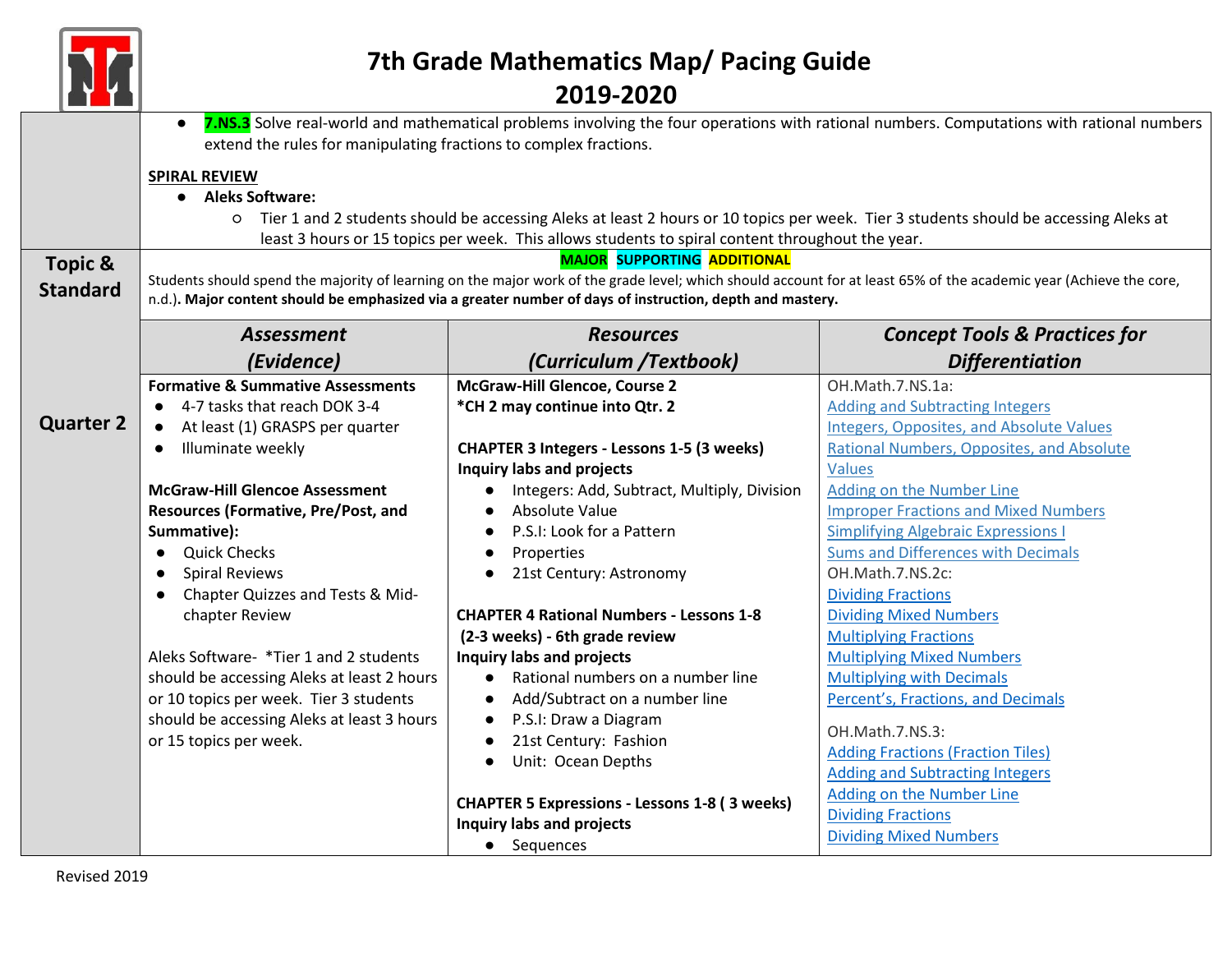

|  | Properties including Distributive           | <b>Estimating Population Size</b>                  |
|--|---------------------------------------------|----------------------------------------------------|
|  | <b>Factor Linear Expressions</b>            | <b>Estimating Sums and Differences</b>             |
|  | P.S.I: Make a table                         | <b>Fractions Greater than One (Fraction Tiles)</b> |
|  | 21st Century: Animal Conservations          | <b>Improper Fractions and Mixed Numbers</b>        |
|  |                                             | <b>Multiplying Fractions</b>                       |
|  | <b>Additional 6th grade review:</b>         | <b>Multiplying Mixed Numbers</b>                   |
|  | Constant, Coefficients, Like Terms, Factors | <b>Multiplying with Decimals</b>                   |
|  |                                             |                                                    |

| Topic &         | CH 6: "What does it mean to say two quantities are equal?"                                                                                                                                                                                                                                                                                                                                                                                                                                                                                                                                                                                                                                                                                                                                                                                                                                                                                                                                                                                                                                                                                                                                                     |  |  |  |
|-----------------|----------------------------------------------------------------------------------------------------------------------------------------------------------------------------------------------------------------------------------------------------------------------------------------------------------------------------------------------------------------------------------------------------------------------------------------------------------------------------------------------------------------------------------------------------------------------------------------------------------------------------------------------------------------------------------------------------------------------------------------------------------------------------------------------------------------------------------------------------------------------------------------------------------------------------------------------------------------------------------------------------------------------------------------------------------------------------------------------------------------------------------------------------------------------------------------------------------------|--|--|--|
| <b>Standard</b> | <b>Expressions and Equations</b>                                                                                                                                                                                                                                                                                                                                                                                                                                                                                                                                                                                                                                                                                                                                                                                                                                                                                                                                                                                                                                                                                                                                                                               |  |  |  |
| Quarter<br>3    | 7.EE.3 Solve multi-step real-life and mathematical problems posed with positive and negative rational numbers in any form (whole<br>$\bullet$<br>numbers, fractions, and decimals), using tools strategically. Apply properties of operations to calculate with numbers in any form; convert<br>between forms as appropriate; and assess the reasonableness of answers using mental computations and estimation strategies.<br>7.EE.4 Use variables to represent quantities in a real-world or mathematical problems, and construct simple equations and inequalities to<br>$\bullet$<br>solve problems by reasoning about the quantities.<br>a. Solve word problems leading to equations in the form $px + q = r$ and $p(x + q) = r$ , where p,q, and r are specific rational numbers.<br>Solve equations of these forms fluently. Compare an algebraic solution to an arithmetic solution, identifying the sequence of the<br>operations used in each approach.<br>Solve word problems leading to inequalities of the form $px + q > r$ or $px + q < r$ , where p, q, and r are specific rational numbers. Graph<br>b.<br>the solution set of the inequality and interpret it in the context of the problem. |  |  |  |
|                 |                                                                                                                                                                                                                                                                                                                                                                                                                                                                                                                                                                                                                                                                                                                                                                                                                                                                                                                                                                                                                                                                                                                                                                                                                |  |  |  |
|                 | <b>Unit 4 Geometry</b>                                                                                                                                                                                                                                                                                                                                                                                                                                                                                                                                                                                                                                                                                                                                                                                                                                                                                                                                                                                                                                                                                                                                                                                         |  |  |  |
|                 | CH 7: "How does Geometry help us describe real-world objects?"                                                                                                                                                                                                                                                                                                                                                                                                                                                                                                                                                                                                                                                                                                                                                                                                                                                                                                                                                                                                                                                                                                                                                 |  |  |  |
|                 | Geometry                                                                                                                                                                                                                                                                                                                                                                                                                                                                                                                                                                                                                                                                                                                                                                                                                                                                                                                                                                                                                                                                                                                                                                                                       |  |  |  |
|                 | 7.G.1 Solve problems involving similar figures with right triangles, other triangles, and special quadrilaterals.<br>$\bullet$                                                                                                                                                                                                                                                                                                                                                                                                                                                                                                                                                                                                                                                                                                                                                                                                                                                                                                                                                                                                                                                                                 |  |  |  |
|                 | Compute actual lengths and areas from a scale drawing and reproduce a scale drawing at a different scale.<br>a.                                                                                                                                                                                                                                                                                                                                                                                                                                                                                                                                                                                                                                                                                                                                                                                                                                                                                                                                                                                                                                                                                                |  |  |  |
|                 | b. Represent proportional relationships within and between similar figures.                                                                                                                                                                                                                                                                                                                                                                                                                                                                                                                                                                                                                                                                                                                                                                                                                                                                                                                                                                                                                                                                                                                                    |  |  |  |
|                 | 7.G.2 Draw (freehand, with ruler and protractor, and with technology) geometric figures with given conditions.<br>$\bullet$                                                                                                                                                                                                                                                                                                                                                                                                                                                                                                                                                                                                                                                                                                                                                                                                                                                                                                                                                                                                                                                                                    |  |  |  |
|                 | a. Focus on constructing triangles from three measures of angles or sides, noticing when the conditions determine a unique triangle,<br>more than one triangle, or no triangle.                                                                                                                                                                                                                                                                                                                                                                                                                                                                                                                                                                                                                                                                                                                                                                                                                                                                                                                                                                                                                                |  |  |  |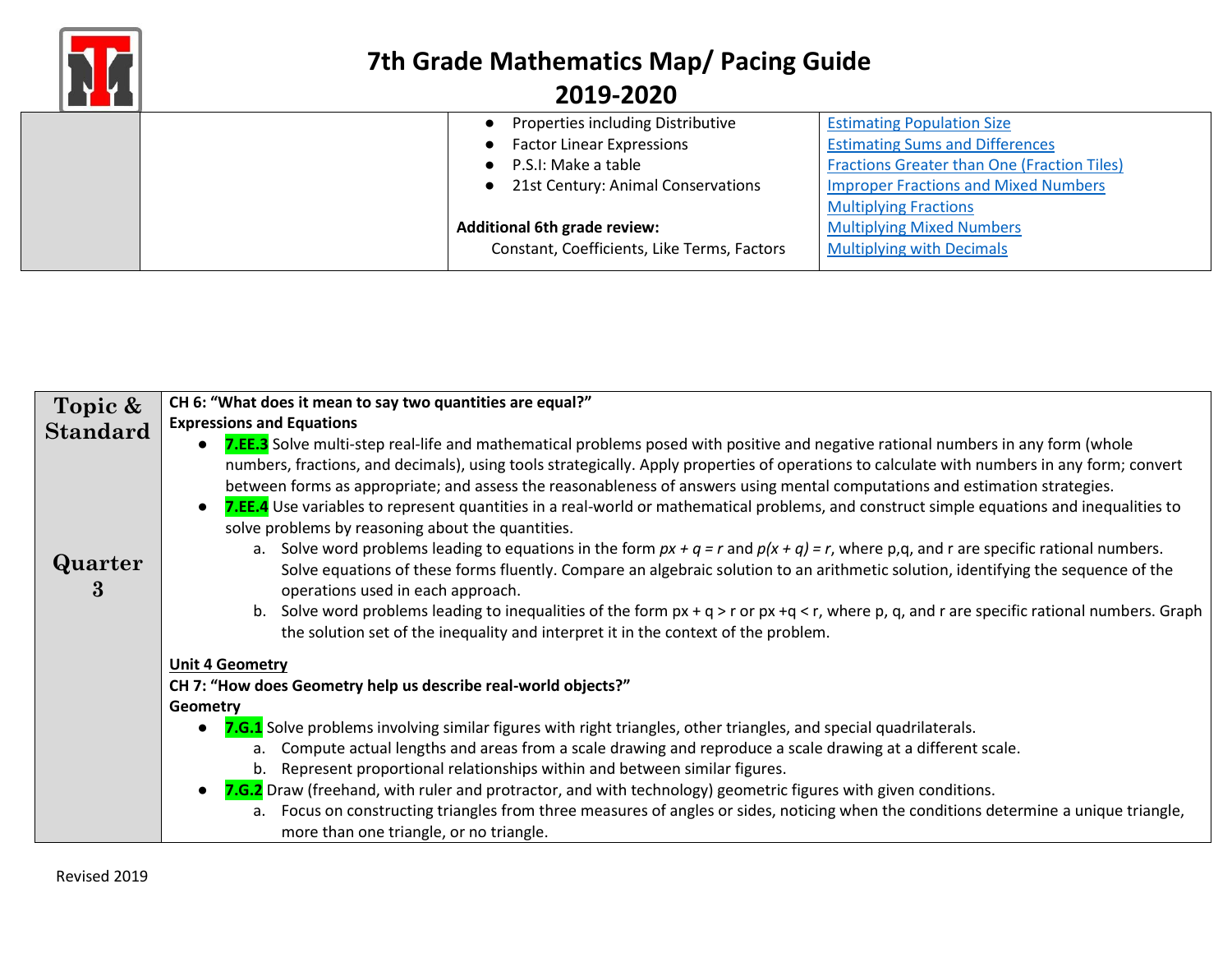

- b. Focus on constructing quadrilaterals with given conditions noticing types and properties of resulting quadrilaterals and whether it is possible to construct different quadrilaterals using the same conditions.
- **7.G.3** Describe the two-dimensional figures that result from slicing three-dimensional figures, as in plane sections of right rectangular prisms and right rectangular pyramids.
- **7.G.5** Use facts about supplementary, complementary, vertical, and adjacent angles in a multi-step problem to write and solve simple equations for an unknown angle in a figure.

#### **CH 8: "How do measurements help you describe real-world objects?"**

#### **Geometry**

- **7.G.4** Work with circles
	- a. Explore and understand the relationships among the circumference, diameter, area, and radius of a circle.
	- b. Know and use the formulas for the area and circumference of a circle and use them to solve real-world and mathematical problems.
- **7.G.6** Solve real-life and mathematical problems involving angle measure, area, surface area, and volume.

#### **Unit 5 Statistics and Probability**

#### **CH 9: "How can you predict the outcome of future events?"**

#### **Statistics and Probability**

- **7.SP.5** Understand that the probability of a chance event is a number between 0 and 1 that expresses the likelihood of the event occurring. Larger numbers indicate greater likelihood. A probability near 0 indicates an unlikely event, a probability around % indicates an event that is neither unlikely nor likely, and a probability near 1 indicates a likely event.
- **7.SP.6** Approximate the probability of a chance event by collecting data on the chance process that products it and observing its long-run relative frequency, and predict the approximate relative frequency give the probability.
- **7.SP.7** Develop a probability model and use it to find probabilities of events. Compare probabilities from a model to observed frequencies; if agreement is not good, explain possible sources of the discrepancy.
	- a. Develop a uniform probability model and use it to find probabilities of events. Compare probabilities form a model to observed frequencies; if the agreement is not good, explain possible sources of the discrepancy.
	- b. Develop a probability model (which may not be uniform) by observing frequencies in data generated from a chance process.
	- **7.SP.8** Find probabilities of compound events using organized lists, tables, tree diagrams, and simulation.
		- a. Understand that, just as with simple events, the probability of a compound event is the fraction of outcomes in the sample space for which the compound event occurs.
		- b. Represent sample spaces for compound events using methods such as organized lists, tables, and tree diagrams. For an event describes in everyday language (e.g., rolling double sizes), identify the outcomes in the sample space which compose the event.
		- c. Design and use a simulation to generate frequencies for the compound events.

#### **SPIRAL REVIEW**

● **Aleks Software:**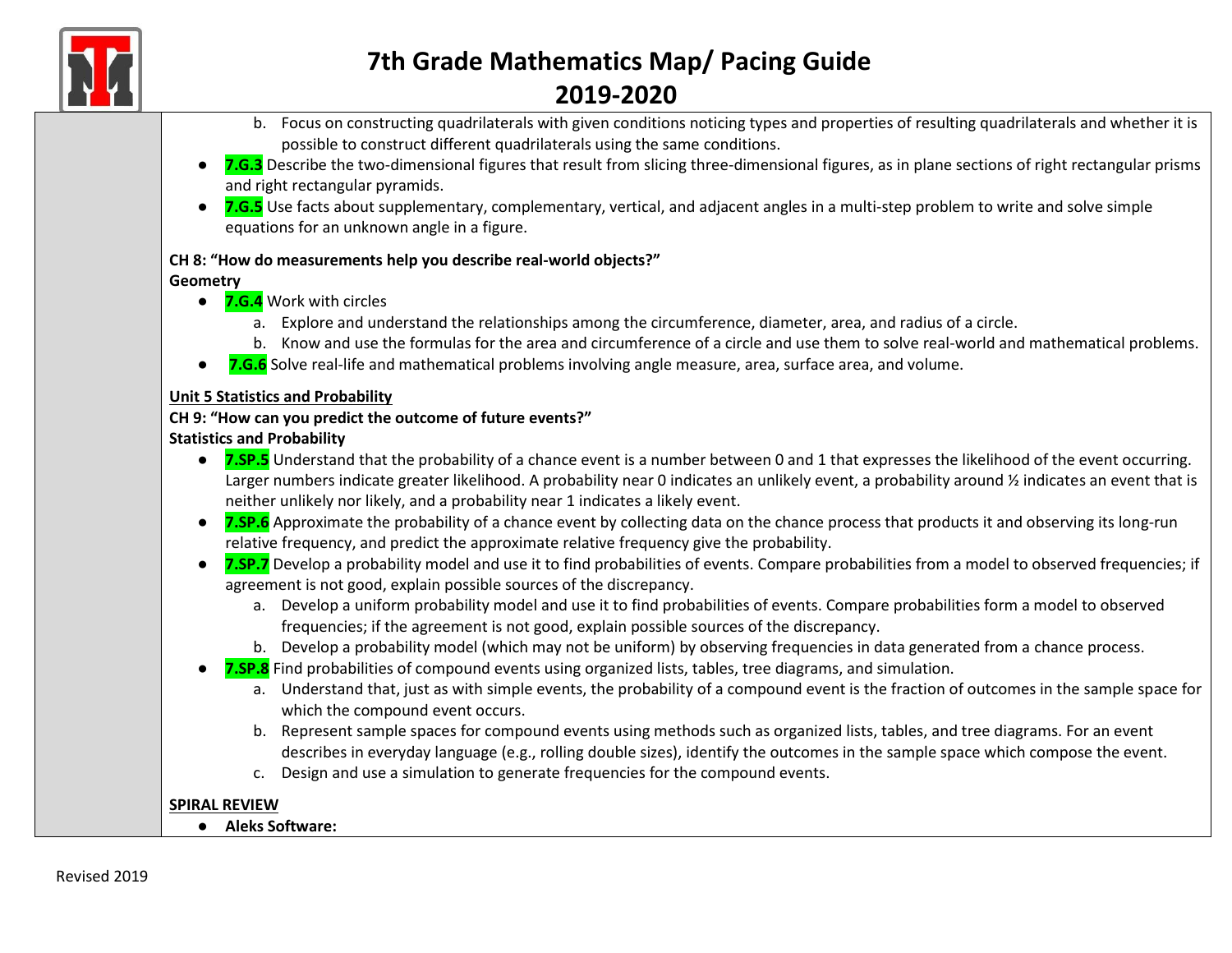

| Tier 1 and 2 students should be accessing Aleks at least 2 hours or 10 topics per week. Tier 3 students should be accessing Aleks at<br>$\circ$<br>least 3 hours or 15 topics per week. This allows students to spiral content throughout the year.<br><b>MAJOR SUPPORTING ADDITIONAL</b><br>Students should spend the majority of learning on the major work of the grade level; which should account for at least 65% of the academic year (Achieve the core,<br>n.d.). Major content should be emphasized via a greater number of days of instruction, depth and mastery. |                                                                                                                                                                                                                                                                                                                                                                                                                                                                                                                                                                                             |                                                                                                                                                                                                                                                                                                                                                                                                                                                                                                                                                                               |  |
|------------------------------------------------------------------------------------------------------------------------------------------------------------------------------------------------------------------------------------------------------------------------------------------------------------------------------------------------------------------------------------------------------------------------------------------------------------------------------------------------------------------------------------------------------------------------------|---------------------------------------------------------------------------------------------------------------------------------------------------------------------------------------------------------------------------------------------------------------------------------------------------------------------------------------------------------------------------------------------------------------------------------------------------------------------------------------------------------------------------------------------------------------------------------------------|-------------------------------------------------------------------------------------------------------------------------------------------------------------------------------------------------------------------------------------------------------------------------------------------------------------------------------------------------------------------------------------------------------------------------------------------------------------------------------------------------------------------------------------------------------------------------------|--|
| Assessment                                                                                                                                                                                                                                                                                                                                                                                                                                                                                                                                                                   | <b>Resources</b>                                                                                                                                                                                                                                                                                                                                                                                                                                                                                                                                                                            | <b>Concept Tools &amp; Practices for</b>                                                                                                                                                                                                                                                                                                                                                                                                                                                                                                                                      |  |
| (Evidence)                                                                                                                                                                                                                                                                                                                                                                                                                                                                                                                                                                   | (Curriculum /Textbook)                                                                                                                                                                                                                                                                                                                                                                                                                                                                                                                                                                      | <i>Differentiation</i>                                                                                                                                                                                                                                                                                                                                                                                                                                                                                                                                                        |  |
| <b>Formative &amp; Summative</b>                                                                                                                                                                                                                                                                                                                                                                                                                                                                                                                                             | <b>CHAPTER 6 Equations and Inequalities - Lessons 1-8</b>                                                                                                                                                                                                                                                                                                                                                                                                                                                                                                                                   | <b>Modeling One-Step Equations</b>                                                                                                                                                                                                                                                                                                                                                                                                                                                                                                                                            |  |
| <b>Assessments</b><br>4-7 tasks that reach DOK 3-4<br>At least (1) GRASPS per quarter<br>$\bullet$<br>Illuminate weekly<br>$\bullet$<br><b>McGraw-Hill Glencoe Assessment</b><br>Resources (Formative, Pre/Post, and<br>Summative):<br><b>Quick Checks</b><br><b>Spiral Reviews</b><br>Chapter Quizzes and Tests &<br>$\bullet$<br>Mid-chapter Review<br>Aleks Software- *Tier 1 and 2<br>students should be accessing<br>Aleks at least 2 hours or 10<br>topics per week. Tier 3 students<br>should be accessing Aleks at                                                   | (4 weeks)<br>Inquiry lab and projects<br>One-step equations (Addition/Subtraction)<br>$\bullet$<br>Solve equations w/ Bar diagram and rational<br>$\bullet$<br>coefficient<br>Two-step equations<br>$\bullet$<br>Inequalities<br>P.S.I: Work backwards<br>21st Century: Veterinary Medicine<br>Unit: Stand Up and Be Counted<br>$\bullet$<br><b>CHAPTER 7 Geometric Figures-Lessons 1-6 (2 weeks)</b><br>Inquiry lab and projects<br><b>Create and Draw Triangles</b><br>$\bullet$<br>Investigate online maps and scale drawings<br>P.S.I: Make a Model<br>21st Century: Design Engineering | <b>Modeling and Solving Two-Step Equations</b><br><b>Solving Algebraic Equations II</b><br>Solving Equations on the Number Line<br><b>Solving Two-Step Equations.</b><br><b>Absolute Value Equations and Inequalities</b><br>Rational Numbers, Opposites, and Absolute<br><b>Values</b><br>Solving Linear Inequalities in One Variable<br>OH.Math.7.G.2: Draw (freehand, with ruler and<br>protractor, and with technology) geometric<br>figures with given conditions.<br><b>Concurrent Lines, Medians, and Altitudes</b><br><b>Triangle Inequalities</b><br>OH.Math.7.G.2b: |  |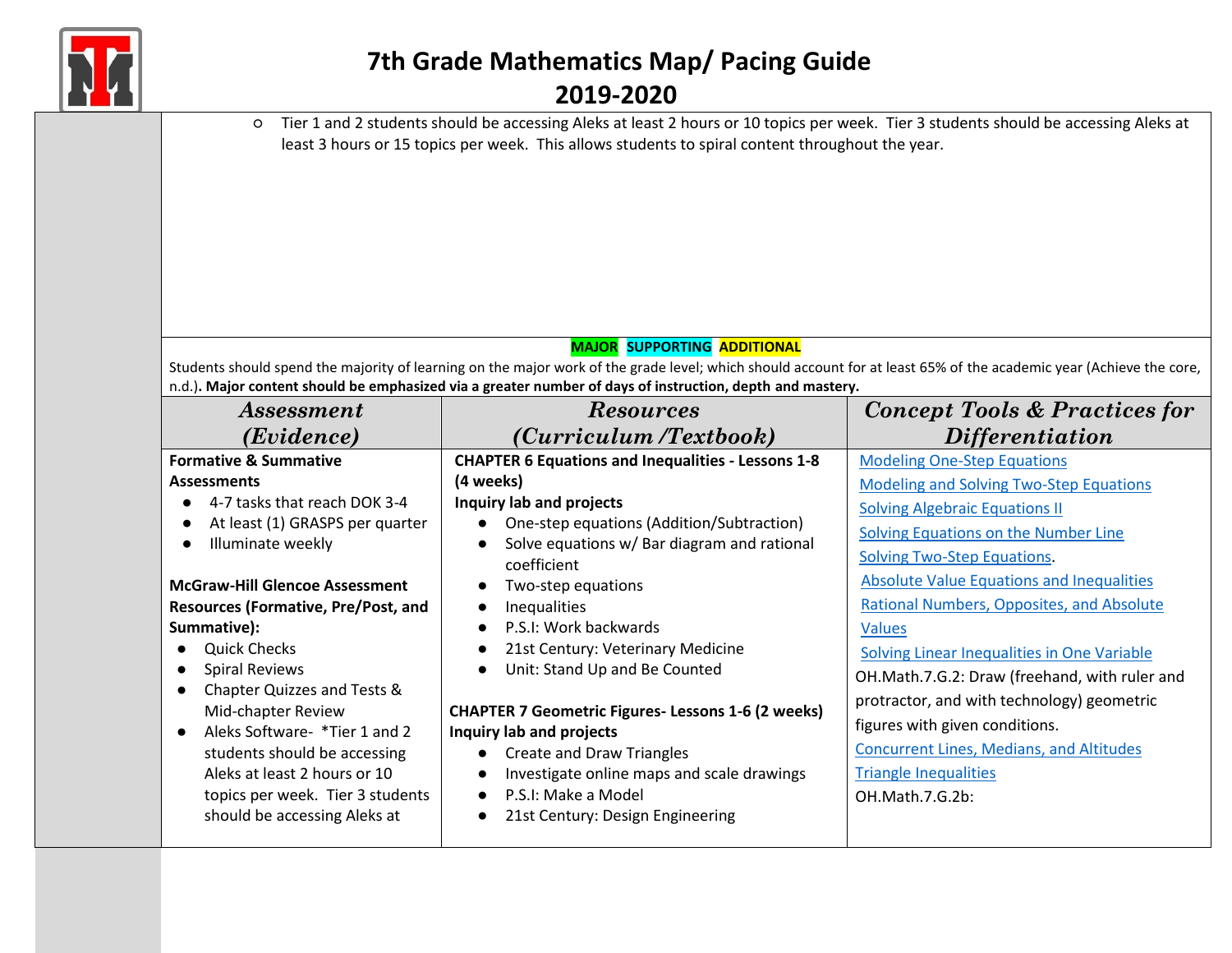

| least 3 hours or 15 topics per<br>week. | <b>CHAPTER 8 Measure Figures - Lessons 18 (2 weeks)</b><br>Inquiry lab and projects<br>Circumference<br>$\bullet$<br>Area of Circles<br>P.S.I: Solve simpler problems<br>$\bullet$<br>Volume of Pyramids<br>$\bullet$<br>Nets of 3-D objects<br>$\bullet$<br>Surface Area and Volume<br><b>Composite Figures</b><br>21st Century: Landscape Architecture<br>Unit: Turn Over New Leaf<br><b>CHAPTER 9 Probability - Lessons 1-7 (2 weeks)</b><br>Inquiry lab and projects<br><b>Relative Frequency</b><br>$\bullet$<br>Fair/Unfair games<br><b>Simulate Compound Events</b><br>$\bullet$<br>P.S.I: Act it Out<br>$\bullet$<br>Independent/Dependent Events<br>$\bullet$<br>21st Century: Medicine<br>$\bullet$<br>*CH 9 may be continued into Qtr. 4 | <b>Classifying Quadrilaterals</b><br><b>Special Parallelograms</b><br>OH.Math.7.G.B:<br>OH.Math.7.G.4: Work with circles.<br>OH.Math.7.G.4a&b:<br><b>Circumference and Area of Circles</b><br>OH.Math.7.G.5:<br><b>Investigating Angle Theorems</b><br><b>Triangle Angle Sum</b><br>OH.Math.7.G.6:<br><b>Area of Parallelograms</b><br><b>Area of Triangles</b><br>Chocomatic (Multiplication, Arrays, and Area)<br>Fido's Flower Bed (Perimeter and Area)<br>Perimeter and Area of Rectangles<br><b>Prisms and Cylinders</b><br><b>Pyramids and Cones</b><br>Surface and Lateral Areas of Prisms and Cylinders<br><b>Theoretical and Experimental Probability</b><br>OH.Math.7.SP.7b:<br>Spin the Big Wheel! (Probability)<br><b>Theoretical and Experimental Probability</b><br>OH.Math.7.SP.8a:<br><b>Independent and Dependent Events</b><br><b>Theoretical and Experimental Probability</b><br><b>Permutations and Combinations</b><br>OH.Math.7.SP.8c:<br><b>Independent and Dependent Events</b><br><b>Populations and Samples</b> |
|-----------------------------------------|-----------------------------------------------------------------------------------------------------------------------------------------------------------------------------------------------------------------------------------------------------------------------------------------------------------------------------------------------------------------------------------------------------------------------------------------------------------------------------------------------------------------------------------------------------------------------------------------------------------------------------------------------------------------------------------------------------------------------------------------------------|-------------------------------------------------------------------------------------------------------------------------------------------------------------------------------------------------------------------------------------------------------------------------------------------------------------------------------------------------------------------------------------------------------------------------------------------------------------------------------------------------------------------------------------------------------------------------------------------------------------------------------------------------------------------------------------------------------------------------------------------------------------------------------------------------------------------------------------------------------------------------------------------------------------------------------------------------------------------------------------------------------------------------------------------|
|-----------------------------------------|-----------------------------------------------------------------------------------------------------------------------------------------------------------------------------------------------------------------------------------------------------------------------------------------------------------------------------------------------------------------------------------------------------------------------------------------------------------------------------------------------------------------------------------------------------------------------------------------------------------------------------------------------------------------------------------------------------------------------------------------------------|-------------------------------------------------------------------------------------------------------------------------------------------------------------------------------------------------------------------------------------------------------------------------------------------------------------------------------------------------------------------------------------------------------------------------------------------------------------------------------------------------------------------------------------------------------------------------------------------------------------------------------------------------------------------------------------------------------------------------------------------------------------------------------------------------------------------------------------------------------------------------------------------------------------------------------------------------------------------------------------------------------------------------------------------|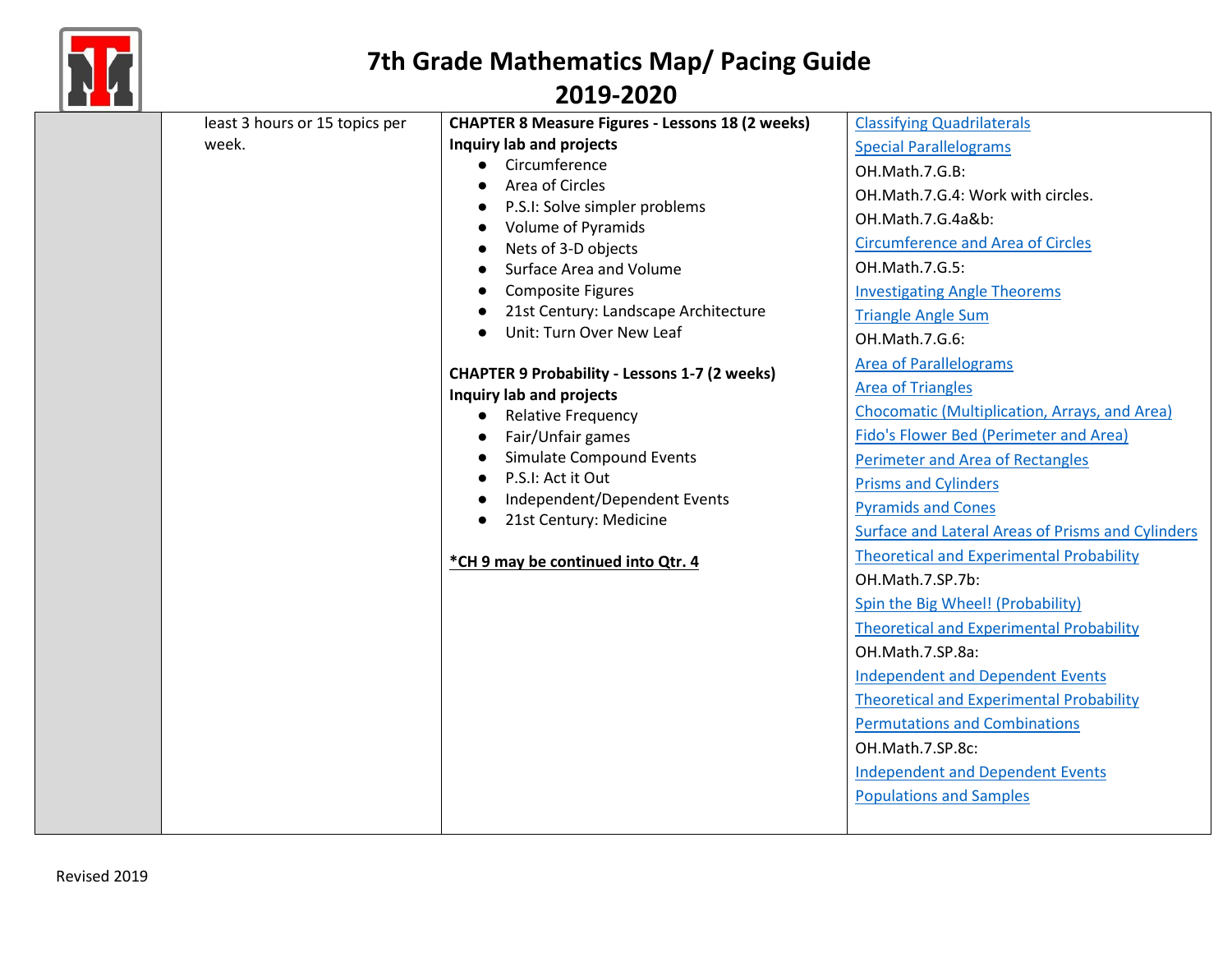

| <b>Contract Contract Contract Contract</b> |                                                                                                                                                  |  |  |
|--------------------------------------------|--------------------------------------------------------------------------------------------------------------------------------------------------|--|--|
| Topic &                                    | CH 10 "How do you know which type of graph to do when displaying data?                                                                           |  |  |
| <b>Standard</b>                            | <b>Statistics and Probability</b>                                                                                                                |  |  |
|                                            | 7.SP.1 Understand that statistics can be used to gain information about a population by examining a sample of the population.                    |  |  |
|                                            | a. Differentiate between a sample and a population.                                                                                              |  |  |
|                                            | b. Understand that conclusions and generalizations about a population are valid only if the sample is representative of that population.         |  |  |
|                                            | Develop an informal understanding of bias                                                                                                        |  |  |
|                                            | 7.SP.2 Broaden statistical reasoning by using the GAISE model.                                                                                   |  |  |
|                                            | a. Formulate Questions: Recognize and formulate a statistical question as one that anticipates variability and can be answered with              |  |  |
| Quarter                                    | quantitative data. For example, "How do the heights of 7th graders compare to the heights of eighth graders?"(GAISE Model, step 1)               |  |  |
| 4                                          | b. Collect Data: Design and use a plan to collect appropriate data to answer a statistical question. (GAISE Model, step 2)                       |  |  |
|                                            | c. Analyze Data: Select appropriate graphical methods and numerical measures to analyze data by displaying variability within a group,           |  |  |
|                                            | comparing individual to individual, and comparing individual to group. (GAISE Model, step 3)                                                     |  |  |
|                                            | d. Interpret Results: Draw logical conclusions and make generalizations from the data based on the original. (Gaise Model, step 4)               |  |  |
|                                            | 7.SP.3 Describe and analyze distributions.                                                                                                       |  |  |
|                                            | a. Summarize quantitative data sets in relation to their context by using mean absolute deviation(MAD), interpreting mean as a                   |  |  |
|                                            | balance point.                                                                                                                                   |  |  |
|                                            | b. Informally assess the degree of visual overlap of two numerical data distributions with roughly equal variabilities, measuring the            |  |  |
|                                            | difference between the centers by expressing it as a multiple of a measure of variability. For example, the mean height of players on            |  |  |
|                                            | the basketball team is 10 cm greater than the mean height of players on the soccer team, about twice the variability (mean absolute              |  |  |
|                                            | deviation) on either team; on a dot plot (line plot), the separation between the two                                                             |  |  |
|                                            | 7.SP.4 Use measures of center and measures of variability for numerical data from random samples to draw informal comparative                    |  |  |
|                                            | inferences about two populations. (deleted standard)                                                                                             |  |  |
|                                            | <b>Gaise Model:</b>                                                                                                                              |  |  |
|                                            | <b>Step 1: Formulate the Question</b>                                                                                                            |  |  |
|                                            | o Students should pose their own statistical question of interest (Level C).                                                                     |  |  |
|                                            | Students are starting to form questions that allow for generalizations of a population (Level B-C).<br>$\circ$                                   |  |  |
|                                            | <b>Step 2: Collect Data</b>                                                                                                                      |  |  |
|                                            | o Students should begin to use random selection or random assignment (Level B).                                                                  |  |  |
|                                            | <b>Step 3: Analyze Data</b>                                                                                                                      |  |  |
|                                            | o Students measure variability within a single group using MAD, IQR, and/or standard deviation (Level A).                                        |  |  |
|                                            | Students compare measures of center and spread between groups using displays and values (Level B).<br>$\circ$                                    |  |  |
|                                            | Students describe potential sources of error (Level B).<br>$\circ$                                                                               |  |  |
|                                            | Students understand and use particular properties of distributions as tools of analysis moving toward using global characteristics of<br>$\circ$ |  |  |
|                                            | distributions (Level B-C).                                                                                                                       |  |  |
|                                            | <b>Step 4: Interpret Results</b>                                                                                                                 |  |  |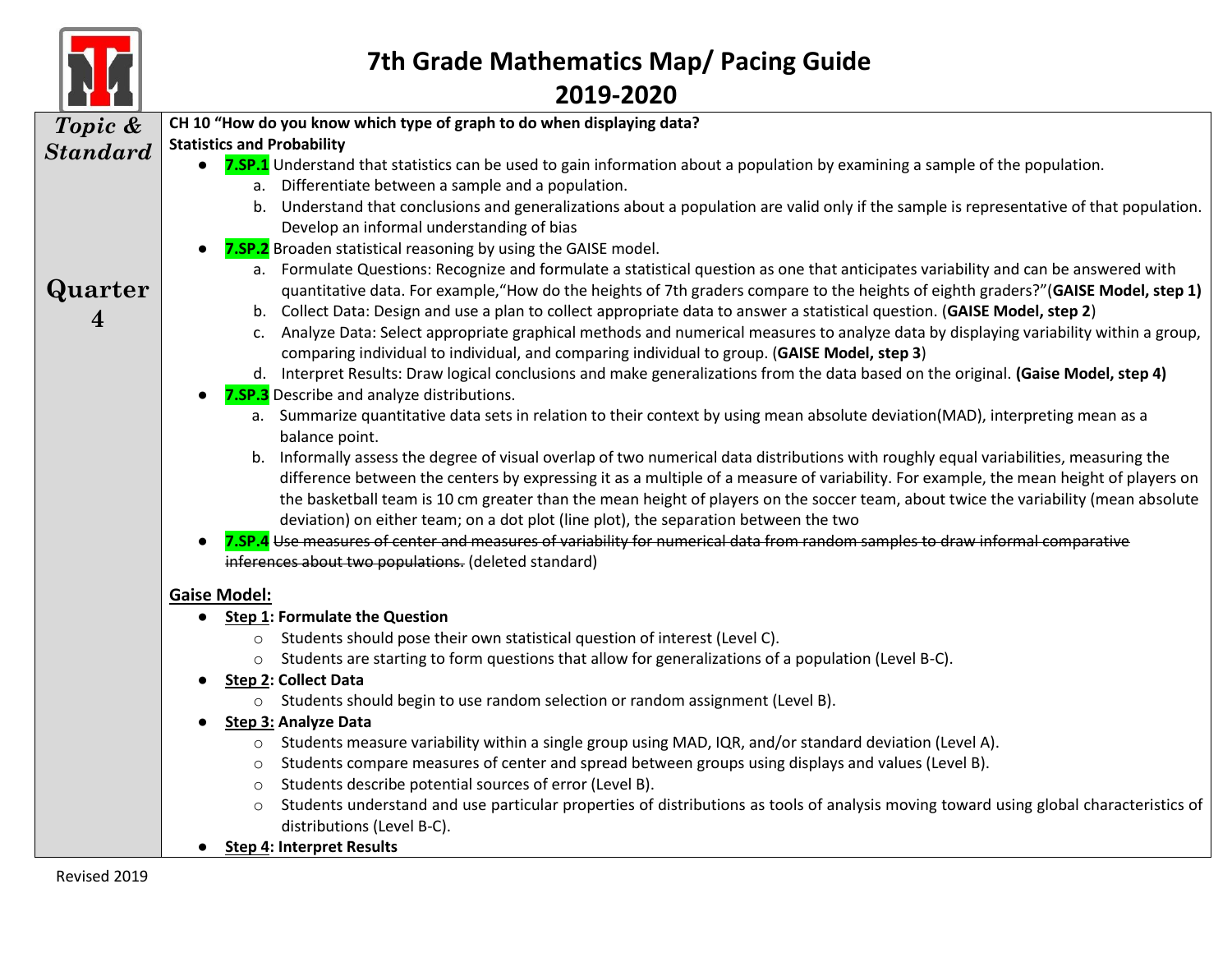

### **2019-2020**

- o Students acknowledge that looking beyond the data is feasible by interpreting differences in shape, center, & spread (Level B).
- o Students determine if a sample is representative of a population and start to move towards generalization (Level B-C).
- o Students note the difference between two groups with different conditions (Level B).

#### **SPIRAL REVIEW**

- **Aleks Software:**
	- Tier 1 and 2 students should be accessing Aleks at least 2 hours or 10 topics per week. Tier 3 students should be accessing Aleks at least 3 hours or 15 topics per week. This allows students to spiral content throughout the year.

**MAJOR SUPPORTING ADDITIONAL**

Students should spend the majority of learning on the major work of the grade level; which should account for at least 65% of the academic year (Achieve the core, n.d.)**. Major content should be emphasized via a greater number of days of instruction, depth and mastery.**

| <i>Assessment</i>                                                                                                                                                                                                                                                                                                                     | <b>Resources</b>                                                                                                                                                                                                                                                                                          | <b>Concept Tools &amp; Practices</b>                                                                                                                                                                                                                                                             |
|---------------------------------------------------------------------------------------------------------------------------------------------------------------------------------------------------------------------------------------------------------------------------------------------------------------------------------------|-----------------------------------------------------------------------------------------------------------------------------------------------------------------------------------------------------------------------------------------------------------------------------------------------------------|--------------------------------------------------------------------------------------------------------------------------------------------------------------------------------------------------------------------------------------------------------------------------------------------------|
| (Evidence)                                                                                                                                                                                                                                                                                                                            | (Curriculum /Textbook)                                                                                                                                                                                                                                                                                    | for Differentiation                                                                                                                                                                                                                                                                              |
| <b>Formative &amp; Summative</b><br><b>Assessments</b><br>4-7 tasks that reach DOK 3-4<br>At least (1) GRASPS per quarter<br>Illuminate weekly<br><b>McGraw-Hill Glencoe Assessment</b><br><b>Resources (Formative, Pre/Post, and</b><br>Summative):                                                                                  | *CH 9 may continue into this Qtr.<br><b>CHAPTER 10 Statistics - Lessons 1-5 (2-3 weeks)</b><br><b>Inquiry lab and Projects</b><br><b>Multiple Samples</b><br>$\bullet$<br>Collect Data<br>$\bullet$<br>P.S.I: Use a Graph<br>Data Distribution<br>$\bullet$<br>21st Century: Market Research<br>$\bullet$ | OH.Math.7.SP.1b:<br>Polling: City<br>Polling: Neighborhood<br><b>Populations and Samples</b><br>OH.Math.7.SP.2:<br>Correlation<br>Movie Reviewer (Mean and Median)<br><b>Reaction Time 2 (Graphs and Statistics)</b>                                                                             |
| <b>Quick Checks</b><br><b>Spiral Reviews</b><br>$\bullet$<br>Chapter Quizzes and Tests & Mid-<br>chapter Review<br>Aleks Software- *Tier 1 and 2 students<br>$\bullet$<br>should be accessing Aleks at least 2<br>hours or 10 topics per week. Tier 3<br>students should be accessing Aleks at<br>least 3 hours or 15 topics per week | Unit: Math Genes<br>$\bullet$<br>During/After testing (6-7 weeks):<br><b>Test Review</b><br>Mini-projects                                                                                                                                                                                                 | OH.Math.7.SP.2b<br><b>Reaction Time 2 (Graphs and Statistics)</b><br>OH.Math.7.SP.2c:<br><b>Describing Data Using Statistics</b><br>Movie Reviewer (Mean and Median)<br><b>Polling: City</b><br><b>Reaction Time 1 (Graphs and Statistics)</b><br><b>Reaction Time 2 (Graphs and Statistics)</b> |